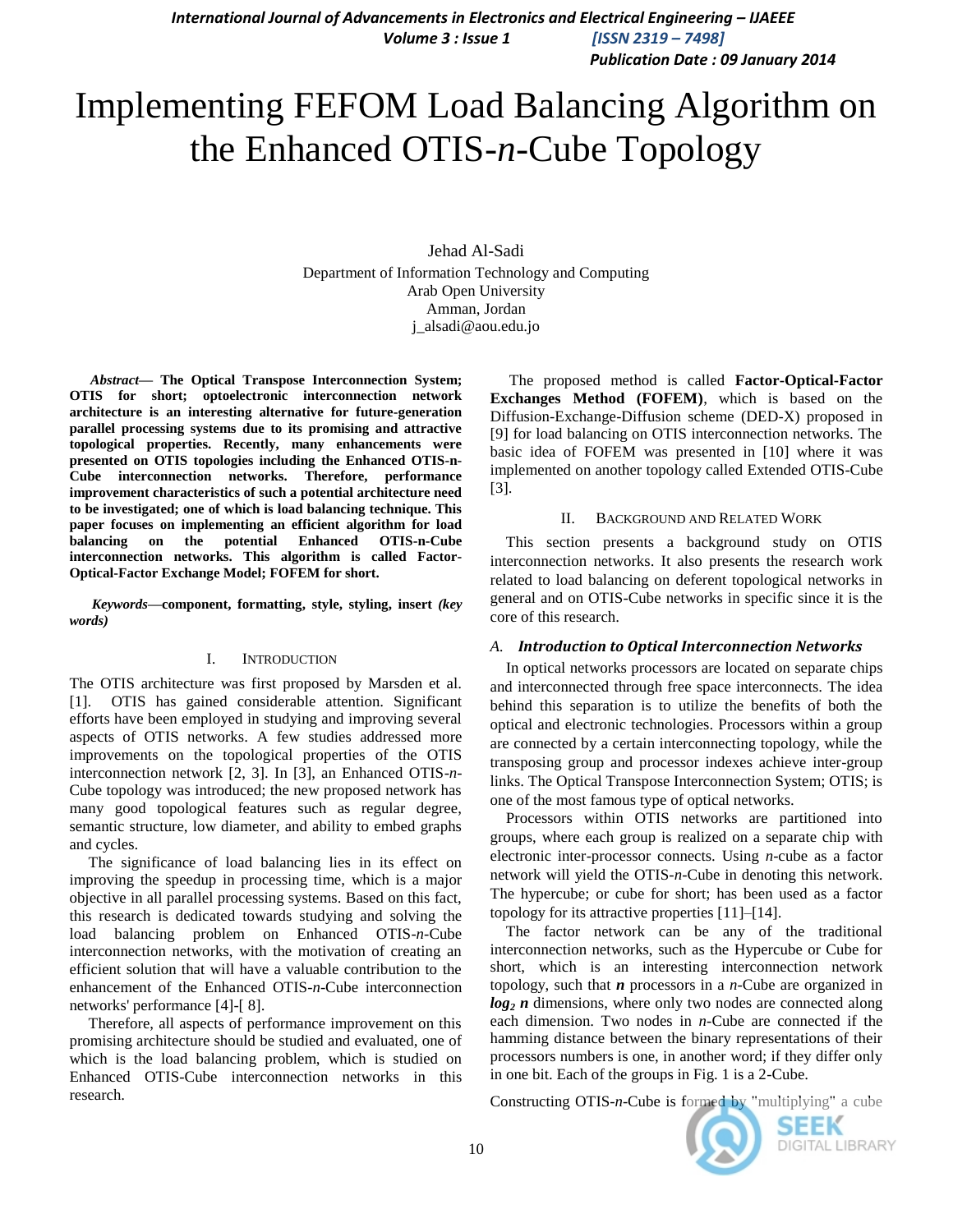*Publication Date : 09 January 2014*

topology by itself. The set of vertices is equal to the Cartesian product on the set of vertices in the factor cube network. The set of edges *E* in the OTIS*-n-*Cube consists of two subsets, one is from the factor cube, called *cube*-type edges, and the other subset contains the *transpose* edges. The OTIS approach suggests implementing *cube*-type edges by electronic links since they involve intra-chip short links and implementing transpose edges by free space optics. Throughout this paper the terms "*electronic move*" and the "*OTIS move*" (or "*optical move*") will be used to refer to data transmission based on electronic and optical technologies, respectively.

Although the OTIS-*n*-Cube network has many attractive topological properties it suffers from having limited optical links between the different groups. When the source and destination nodes are in two different groups, it creates a congestion problem to most of the paths that have to pass through this particular optical link because only one optical link connects two distinguished groups. Furthermore, alternative paths are too long compared to the short path because they have to be routed via a third group which required passing via two optical links in addition to the electronic moves in each group to reach the destination.

Many more advanced researches were conducted to improve the OTIS interconnection network including improving the topological properties of OTIS [2, 3, 15, 16]. In [3] Das proposed a potential topology and presented the topological properties of this promising network; e.g. size, regularity, and short diameter. In [16], Authors presented a fault tolerant routing algorithm using unsafe vectors for a similar topology. The detailed studies on the topological and routing properties of the Enhanced OTIS Cube were presented in [2, 3] and [17].

In the Enhanced OTIS-*n*-Cube, the address of a node  $u = \langle g, p \rangle$ from V is composed of two components. Fig. 1 shows a 16 processor Enhanced OTIS-2-Cube, solid arrows represent transpose edges while dashes arrows represent opposite edges. The notation  $\langle g, p \rangle$  is used to refer to the group and processor addresses respectively, two nodes  $\langle g_1, p_1 \rangle$  and  $\langle g_1, p_2 \rangle$  are connected by a direct edge if one of the following cases occurs:

- 1-If  $g_1 = g_2$  and  $(p_1, p_2) \in E_0$  where  $E_0$  is the set of edges in *n*cube network, in this case the two nodes are connected by an electronic edge if their labels differ only by one bit position.
- 2-If  $g_1 = p_2$  and  $p_1 = g_2$ , in this case the two nodes are connected by a transpose edge.
- 3-If  $g_1 = p_1$ , then the node  $\langle g_1, p_1 \rangle$  is connected to the node  $\langle g_1, g_2 \rangle$  $g_2$ ,  $p_2$  via a transpose edge obtained by complementing all the bits of  $\langle g_1, p_1 \rangle$ .

The attractive outcomes of the research on OTIS revealed its ability to achieve Terra bit throughput at a reasonable cost. Based on this, several research efforts have been employed towards studying OTIS and investigating its usefulness for real-life applications [4]-[6]. This paper investigates the load balance problem for the Enhanced OTIS-*n*-Cube [3] and implements FEFOM load balancing algorithm for this potential topology.



*Figure1.* Enhanced OTIS-2-Cube

#### *B. Introduction to Load Balancing*

One of the most important algorithms used in parallel processing system is load balancing. The load balancing algorithm has been studied using different approaches on various networks.

Ranka, Won, and Sahni [11] introduced the Dimension Exchange Method (DEM) on Hypercube interconnection networks. It is a simple heuristic method that is based on averaging over loads of directly connected processors, where for each dimension *d*, every two processors connected along the d<sup>th</sup> dimension exchange their loads sizes, and according to the average, the processor with excess load transfers the amount of extra load to its neighbor. The advantage of DEM is that every processor can redistribute tasks to its neighbor processors without the information of global distributions of tasks. However, the worst case error in this method is  $log_2 n$  on an *n-*Cube, where the error is defined as the difference between the maximum and the minimum number of tasks assigned to processors [7].

Zhao, Xiao, and Qin proposed hybrid schemes of diffusion and dimension exchange, called DED-X, for load balancing on OTIS network [9]. The core of DED-X is to divide the load balancing process into three stages by a process of Diffusion-Exchange-Diffusion, where a traditional diffusion scheme, X (such as First Order Scheme (FOS), Second Order Scheme (SOS), and Optimal (OPT)) , is applied on various stages of the load balancing process to achieve load balancing on OTIS factor networks [9]. The simulation results of the proposed schemes have shown significant promotion in efficiency and stability [9]. The same authors have generalized, in another work, several DED-X schemes for load balancing on homogeneous OTIS to produce the Generalized Diffusion-Exchange-Diffusion schemes, GDED-X, to achieve load balancing on Heterogeneous OTIS networks [18]. The

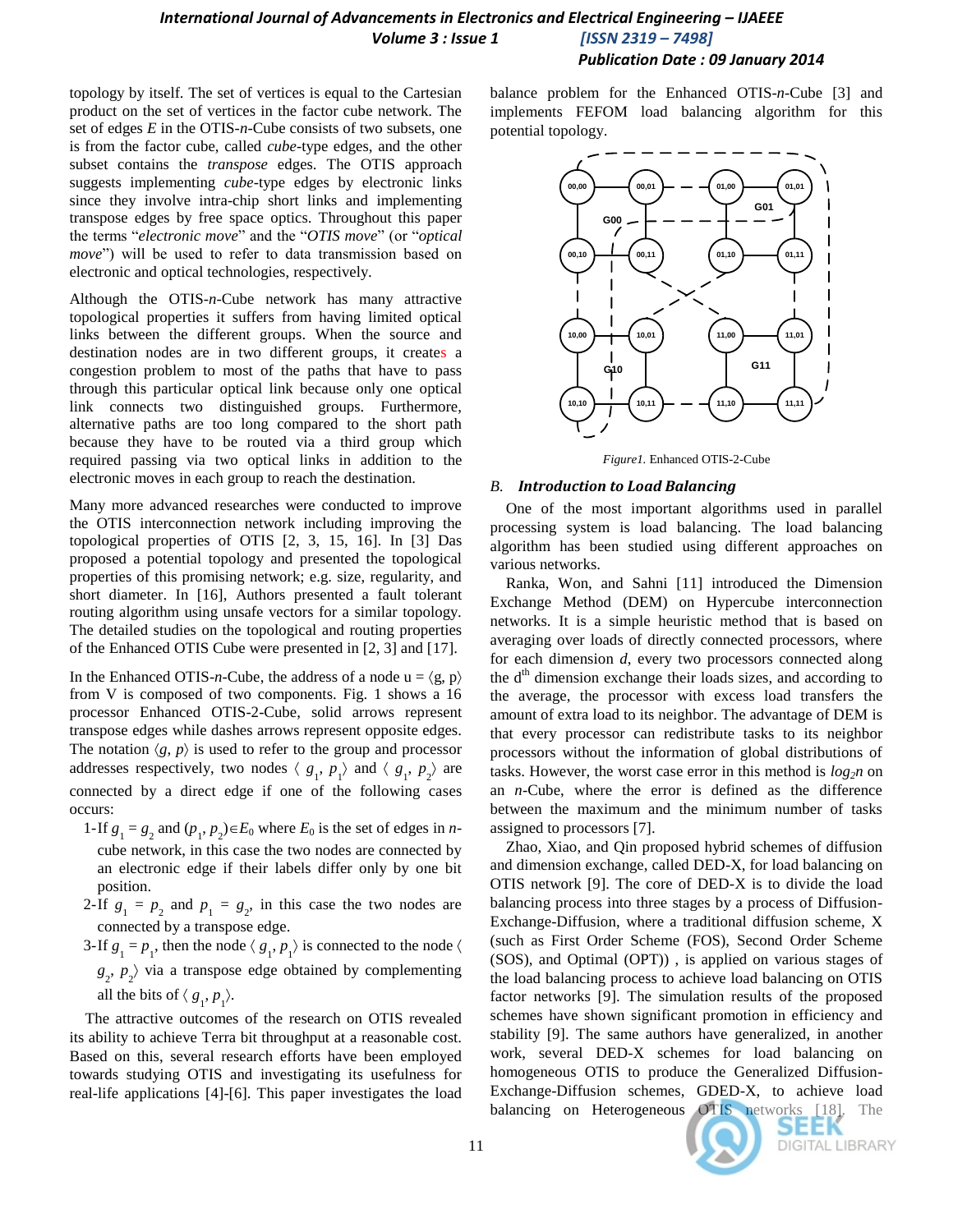*Volume 3 : Issue 1 [ISSN 2319 – 7498]*

*Publication Date : 09 January 2014*

usability of the proposed schemes was shown theoretically and experimentally to be better than traditional X schemes for load balancing on heterogeneous OTIS networks [18].

Error reduction was the objective of several next researches. Better results were achieved by Rim et al. [12, 13], where they adapted DEM to perform efficient dynamic load balancing on Hypercube interconnection networks through proposing a new method, the odd even method that reduces the non-uniformity to no more than *1/2 log2P*. Additional advantages are achieved by introducing new techniques for hiding communication overheads involved in load balancing [13]. Jan and Hwang suggested an efficient algorithm for perfect load balancing on Hypercube multiprocessors, based on the well-known DEM [19].

#### III. FEFOM LOAD BALANCING ALGORITHM FOR ENHANCED OTIS-*N*-CUBES

The proposed Factor-Optical-Factor Exchange Method (FOFEM) for load balancing on Enhanced OTIS-*n*-Cube is based on the well-known Diffusion and Dimension Exchange Method (DED-X) for load balancing on OTIS Hypercube networks. The reason of using DED-X as a base for our method is due to its important parameters characterizing the performance of the proposed algorithm which include load balancing accuracy, number of iterative steps, and amount of flow on communication links [10].

In the FOFEM the dynamic load balancing problem on Enhanced OTIS-*n*-Cube can be stated as follows: Given an Enhanced OTIS-*n*-Cube of *P* processors, divided into 2*<sup>n</sup>* groups;  $P=2^n$  x  $2^n$ . The dynamic load balancing problem is to obtain an exactly or approximately equal load distribution among the Enhanced OTIS-*n*-Cube's processors. For an Enhanced OTIS-Cube, the proposed strategy balances the processors' loads in three phases. The main concept of the proposed method is based on obtaining an equal local load distribution among all processors in each group, First, by redistributing the loads within each group locally, so that all processors in each group have an exactly or approximately the same load of all processors in that group. Then, each group balances its processors' loads across all groups by exchanging processors load through the optical links so that all group loads are equal or approximately equal. The third phase is a repetition of phase one which is to redistribute the change of load coming from other groups among local processors in each group. Fig. 2 presents the proposed FOFEM algorithm for load balancing on an Enhanced OTIS-*n*-Hypercube [3].

# **Algorithm: FOFEM\_ENHANCED\_OTIS-***n***-Cube Input: Unbalanced Enhanced OTIS-***n***-Cube Output: Balanced Enhanced OTIS-n-Cube with equal or approximate load on each processor**

*d*: the dimension along which processors are connected

#### **Factor Load Balancing**

```
For all Groups (G_1, G_2, ..., G_2^n) do in parallel
 {
```

```
For (d = 1; d \le n; d++) do
\left\{\begin{array}{ccc} \end{array}\right\}
```
For all pairs of processors  $P_i$ ,  $P_j$  such that the binary representation of *i* and *j* differ only in the  $d^{\text{th}}$  bit position, do in parallel Exchange  $P_i$ 's,  $P_j$ 's load sizes along factor interconnect; TotalLoad = Load  $(P_i)$  + Load  $(P_i)$ ;  $Load(P_i)$ =Floor(TotalLoad/2) Load (P<sub>i</sub>)=Ceiling(TotalLoad/2); }

# **Optical Load Balancing**

}

For all Groups  $(G_1, G_2, \ldots, G_2^n)$  do in parallel For  $(d = 1; d \le n; d++)$  do in parallel  $\left\{ \quad \right\}^*$  For all pairs of processors  $P_i$ ,  $P_j$  such that  $P_i$ ,  $P_j$ belong to different groups and there is an optical link between them \*/ Exchange  $P_i$ 's,  $P_i$ 's loads sizes along the electrical link; if  $(P_i$  and  $P_j$  node addresses are completely complementing each other and node's group address=processor address) {  $TotalLoad = Load (P_i) + Load (P_i);$  $Load(P_i)$ =Ceiling(TotalLoad/2) Load (P<sub>i</sub>)=Floor(TotalLoad/2); } else exchange values between  $P_i$  and  $P_j$ }

# **Main\_FOFEM**

{ Call (**Factor Load Balancing);** Call (**Optical Load Balancing);** Call (**Factor Load Balancing);**

*Figure 2*: The FOFEM Algorithm for Load Balancing on Enhanced OTIS-*n*-Cube

FOFEM performs load balancing in three phases. During phases one and three, each is preformed in steps equal to the dimension of factor network. Phase two is performed in one parallel step.

# *Phase 1: Exchanges within the Factor network*

Within each group, every two nodes redistribute their loads equally divided along the *d*<sup>th</sup> bit dimension. These exchanges are done in *n* steps where *n* is the dimension of factor network, as indicated in Factor Load Balancing function of the algorithm shown Fig. 2.

# *Phase 2: Redistribute load across groups*

Each pair of nodes that share an optical link will redistribute their load to be equally divided on both nodes if their group



**<sup>}</sup>**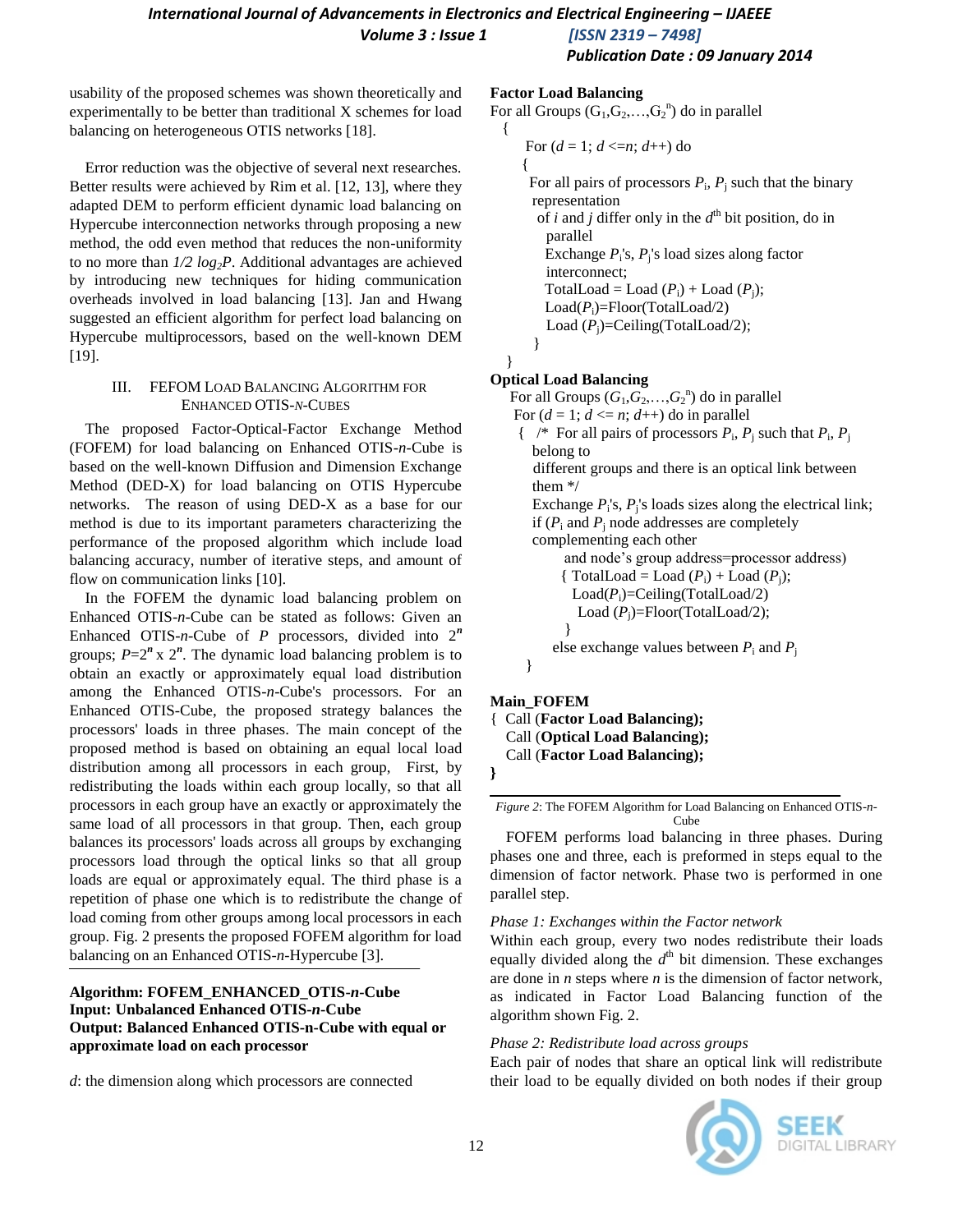*International Journal of Advancements in Electronics and Electrical Engineering - IJAEEE Volume 3 : Issue 1 [ISSN 2319 – 7498]*

*Publication Date : 09 January 2014*

addresses are differ only in the first bit, otherwise the two nodes will exchange their load.

# *Phase 3: Exchanges within the Factor network (repetition of phase 1)*

In phase 1, each group distributes its total load among its local nodes, so that each node will have an approximation of equal load size within its group. This is done by redistributing the load of every pair of nodes their local addresses differ by only one bit along the  $d^{\text{th}}$  dimension where  $1 \le d \le n$ .

In phase 2, the algorithm redistributes the load of the whole network to be equally divided among the existing groups. This is done by exchanging the network load across the groups in a way that all groups redistribute their loads among each other via the optical links connecting these groups. By the end of this phase, all groups have an approximately equal size of total load

The third phase is a repetition of phase one, so the total size of every group is redistributed equally among its local nodes. This leads to the result that every node has an approximation of equal load across the whole network.

**Example:** To illistrate the proposed FOFEM method, this example explore the deployment of load balancing on an Enhanced OTIS-2-Cube, shown in Fig. 3, where there are four groups, each group contains four local nodes. Every node has an address in the form of  $\langle g, p \rangle$ , where *g* is the group address and *p* is the processor address; node address. Each node operates on an assigned load; the number next to each node indicates current load size. Nodes are connected by electrical links within the group, whereas nodes are interconnected through optical interconnections across the groups, optical links are shown as dashed lines while electrical links are shown as solid lines.

Fig. 4 and Fig. 5 show phase 1 of the FOFEM algorithm. In Fig. 4, every pair of nodes their processor addresses differ only in the first dimension redistribute their load to be approximately equally divided; as shown in the bold arrows, while Fig. 5 shows the redistribution of loads among pair of nodes differ in the second dimension. By the end of this phase, the reader can see that nodes within each group are having almost the same load size.

Fig.s 6 shows the second phase. Any two nodes connected via an optical link, the method redistribute the two nodes' load equally if their group addresses differ only in the first bit; otherwise they exchange their load size. For example, the two nodes  $\langle 10, 11 \rangle$  and  $\langle 11, 10 \rangle$  were having 7 and 11 load size consequently, after this phase the load size become 9 for both nodes. while, the two nodes  $(00, 11)$  and  $(11, 00)$  were having 9 and 11 load size consequently, after this phase the load size became 11 and 9 since they exchange their load size in this case.

Fig. 7 and Fig. 8 show the illustration of third phase. Again this phase will redistribute the load size within each group local nodes via the  $1<sup>st</sup>$  and  $2<sup>nd</sup>$  dimensions consequently. By then end of this phase all nodes will have an approximate equal load size as shown in Fig. 8.

The proposed algorithm is efficient since it can reach a final state of load balancing in  $2n+1$  communication steps. Phases one and three take n communication steps each; 2*n* for both, while phase two takes one single communication step.



*Figure 3.* Enhanced OTIS-2-Cube



*Figure 4*. Enhanced OTIS-2-Cube (Factor Load Balancing - Phase 1)



*Figure 5*. Enhanced OTIS-2-Cube (Factor Load Balancing - Phase 1)